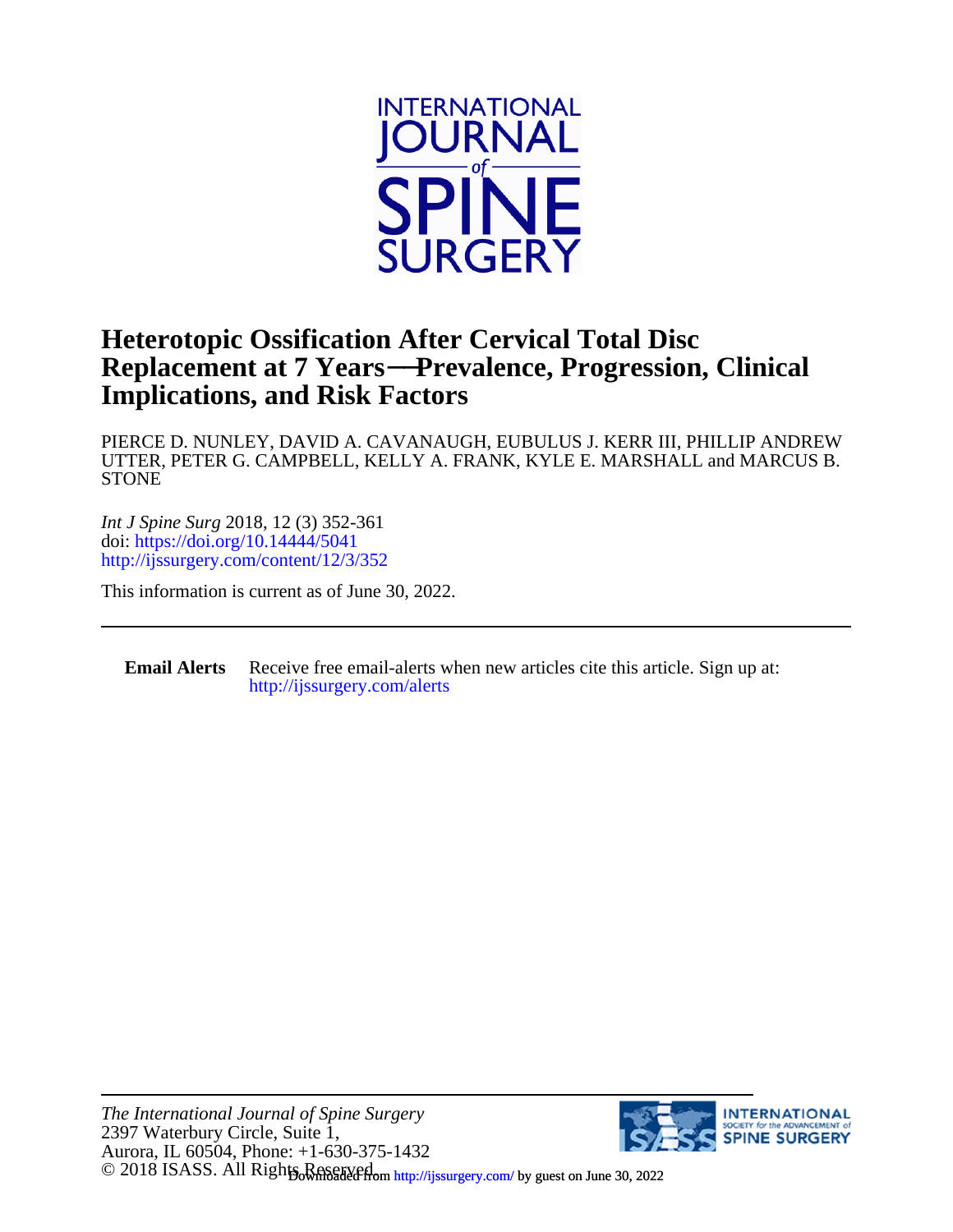# Heterotopic Ossification After Cervical Total Disc Replacement at 7 Years—Prevalence, Progression, Clinical Implications, and Risk Factors

PIERCE D. NUNLEY, MD, DAVID A. CAVANAUGH, MD, EUBULUS J. KERR III, MD, PHILLIP ANDREW UTTER, MD, PETER G. CAMPBELL, MD, KELLY A. FRANK, MS, KYLE E. MARSHALL, MS, MARCUS B. STONE, PhD

Spine Institute of Louisiana, Shreveport, Louisiana

#### ABSTRACT

**Background:** Heterotopic ossification (HO) is a known risk following cervical total disc replacement (CTDR) surgery, but the cause and effect of HO are not well understood. Reported HO rates vary, and few studies are specifically designed to report HO. The effects on outcomes, and the risk factors for the development of HO have been hypothesized and reported in small-population, retrospective analyses, using univariate statistics.

Methods: Posthoc, multiple-phase analysis of radiographic, clinical, and demographic data for CTDR as it relates to HO was performed. HO was radiographically graded for 164 one-level and 225 two-level CTDR patients using the McAfee and Mehren system. Analysis was performed to correlate HO grades to clinical outcomes and to evaluate potential risk factors for the development of HO using demographics and baseline clinical measures.

Results: At 7 years, 1-level clinically relevant HO grades were 17.6% grade 3 and 11.1% grade 4. Two-level clinically relevant HO grades, evaluated using the highest patient grade, were 26.6% grade 3 and 10.8% grade 4. Interaction between HO and time revealed significance for neck disability index (NDI;  $P = .04$ ) and Visual Analog Scale (VAS) neck pain ( $P = .02$ ). When analyzed at each time point NDI was significant at 48–84 months and VAS neck at 60 months. For predictors 2 analyses were run; odds ratios indicated follow-up visit, male sex, and preoperative VAS neck pain are related to HO development, whereas hazard ratios indicated male sex, obesity, endplate coverage, levels treated, and preoperative VAS neck pain.

**Conclusions:** This is the largest study to report HO rates, and related outcomes and risk factors. To develop an accurate predictive model, further large-scale analyses need to be performed. Based on the results reported here, clinically relevant HO should be more accurately described as motion-restricting HO until a definitive link to outcomes has been established.

#### TDR

Keywords: cervical total disc replacement, heterotopic ossification, Mobi-C

#### INTRODUCTION

The introduction of cervical total disc replacement (CTDR) began with the concept of motion preservation to treat degenerative disc disease (DDD). Motion preservation most closely mimics natural motion of the spine and is believed to preserve the adjacent segments from degeneration over the long term compared with cervical anterior discectomy and fusion  $(ACDF).^{1-4}$  CTDR has been well studied, with multiple US Food and Drug Administration approvals, and long-term clinical trial data indicate it is a safe and effective treatment for cervical DDD. $5-15$ 

An unintended and not well understood sequelae of CTDR is heterotopic ossification (HO). Following CTDR, HO can develop around the device between vertebral bodies. In severe cases, HO limits range of motion, sometimes creating fusion of the segment.<sup>16–19</sup> Reported rates of HO following CTDR vary drastically, creating more debate and concern around the true rate and impact of  $HO^{20-23}$ The long-term effects of HO resulting in unintended fusion have not been analyzed.

Analysis of HO risk factors began in hip arthroplasty with studies indicating sex differences in HO development. $24,25$  For CTDR, HO risk factors have been hypothesized, including lack of nonsteroidal anti-inflammatory drug (NSAID) use postoperatively, sex, age, surgical level, number of treated levels, preoperative degeneration, and sur-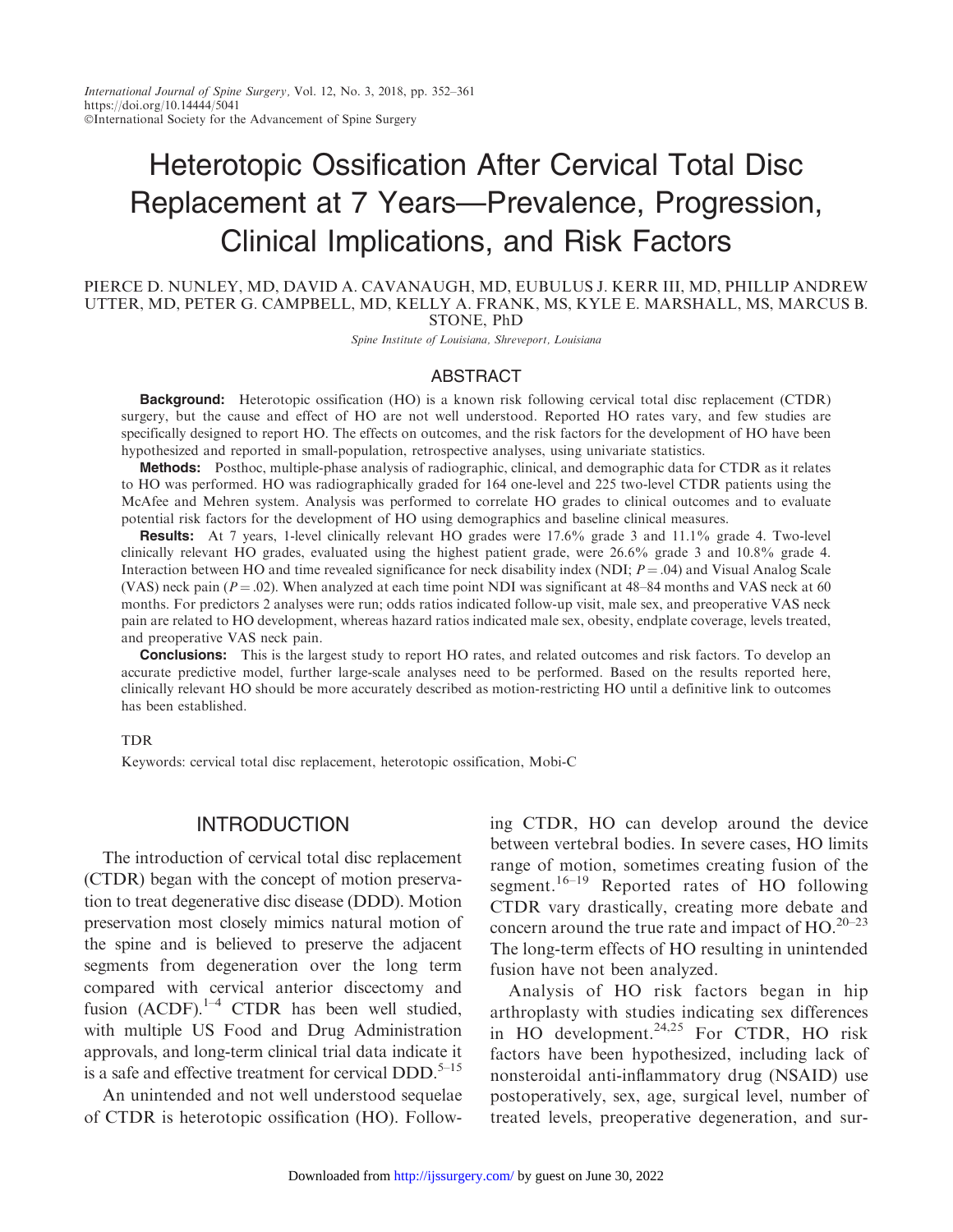

Grade 0

Grade 1

Grade 2



Grade 3

Figure 1. Representative grades of heterotropic ossification.

gical technique. Although there are multiple studies that attempt to correlate CTDR HO to risk factors, these studies are limited in scope due to small patient populations (largest is 170 patients), retrospective data, and univariate statistical analyses.18,26–31 Results of these studies are varied and sometimes contradictory, so the question of risk factors for development of HO remains unanswered. This study includes the largest known prospectively collected CTDR data set analyzed with multiple statistical models as a first step to identifying risk factors associated with HO.

### MATERIALS AND METHODS

Data were collected as part of a prospective, randomized, controlled, multicenter clinical trial comparing CTDR (Mobi-C, Zimmer Biomet, Austin, Texas) with ACDF for treatment of symptomatic DDD with radiculopathy or myeloradiculopathy at 1 or 2 contiguous levels from C3 to C7. ACDF data collected were not used for this analysis. Enrollment for the CTDR study arm included 164 one-level and 225 two-level patients. Details of the clinical trial have been reported previously.13,15

# Grade 4

#### Study Design

This study was designed as a posthoc, multiplephase analysis of radiographic, clinical, and demographic data for 1- and 2-level CTDR as it relates to HO.

#### Radiographic Analysis

Available radiographs were analyzed annually from years 1 to 5 and at 7 years postoperatively. Radiographic evaluations were performed by independent radiologists (MMI Inc., Houston, Texas).

HO was graded using the adapted McAfee and Mehren system by 2 independent US- based, boardcertified, fellowship-trained, practicing radiologists.32 In the event of disagreement, a third reader adjudicated their assessments. Representative HO grades are shown in Figure 1, and the protocol definitions of HO are included as Table 1. Grades 0, 1, and 2 were classified as not clinically relevant, whereas grades 3 and 4 HO were classified as clinically relevant.

Range of motion was measured and reported preoperatively and at last follow-up.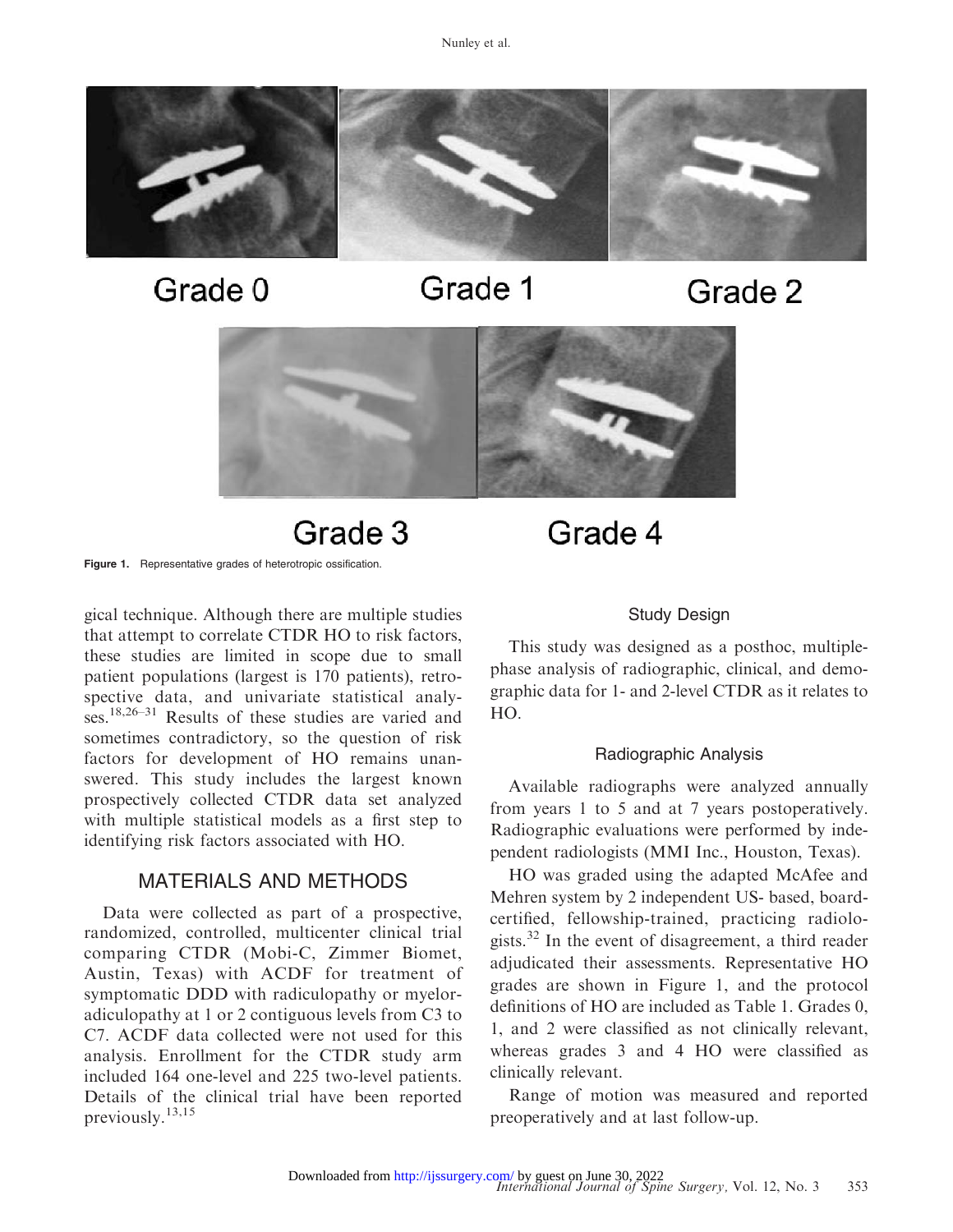Table 1. Grading scale of HO.

| HO                         | HO Will Be Graded as "Grade 0, I, II, III, or IV"<br>in Accordance With the Following Definitions                                                                                                                                                        |
|----------------------------|----------------------------------------------------------------------------------------------------------------------------------------------------------------------------------------------------------------------------------------------------------|
| $0:$ grade $0$             | No evidence of osteophyte formation or heterotopic<br>ossification.                                                                                                                                                                                      |
| $l$ : grade 1              | HO is detectable in the front or sides or the vertebral<br>body, or as islands of bone in the adjacent soft<br>tissue, but it is not in the intervertebral disc space.<br>Bone is not present between the planes formed by<br>the 2 vertebral endplates. |
| $2:$ grade $2$             | HO is growing into the disc space. Bone is present<br>between the planes formed by the 2 adjacent<br>endplates but is not significantly blocking or<br>articulating between adjacent vertebral endplates or<br>osteophytes.                              |
| $3:$ grade $3$             | The ROM of the vertebral endplates is blocked by the<br>formation of HO and/or postoperative osteophytes<br>on flexion-extension radiographs, but some<br>movement of the prosthesis still remains.                                                      |
| 4: grade $4$<br>(bridging) | HO is causing bony ankylosis. An apparent continuous<br>connection of bridging bone exists between the<br>adjacent vertebral endplates, with little or no motion<br>occurring across the treated segment.                                                |

Abbreviations: HO, heterotropic ossification; ROM, range of motion.

#### Postoperative Care

The protocol under which the data were initially collected included specific provisions for postoperative NSAID use. The protocol prohibited the use of NSAIDs for both CTDR and ACDF from 1 week preoperatively to 3 months postoperatively, unless specifically prescribed to treat HO.

#### Baseline Characteristics and Clinical Outcomes

Demographics, baseline measures, and clinical outcomes were collected prospectively in the trial. Posthoc analysis was performed to correlate grades of HO to patient clinical outcomes and to evaluate potential risk factors for development of grade 3 or 4 HO using demographics and baseline clinical measures. Demographics and baseline clinical scores included age, sex, body mass index (BMI), segmental range of motion (ROM) in flexion/extension, visual analog scale (VAS) neck pain, and disc space height.

Patient clinical outcomes included neck disability index (NDI), VAS neck/arm pain, and Short Form 12 (SF-12) Physical Component Score (PCS)/ Mental Component Score (MCS).

#### Statistical Methods

Mixed-effects analysis of variance (ANOVA) was used to assess the impact of clinically relevant HO on NDI, VAS neck/arm pain, and SF-12 PCS/MCS scores. A model was created for each of the 5 patient-reported outcomes. For 2-level patients, HO status was classified by the highest grade of HO at either level. The effect of clinically relevant HO was adjusted for follow-up visit, number of levels treated, BMI, age, and sex, with random effects for study site and patients within study sites. An interaction term for HO status and follow-up visit was included to determine whether the effect of HO differed across time. If the interaction term was significant, the HO effect was tested at each followup visit. Type 3 tests of fixed effects were used to calculate P values.

Significant predictors of clinically relevant HO were identified by mixed-effects logistic regression. Features were chosen based on exploratory analysis and those believed to have potential relevance to HO. Preoperative features included age, sex, BMI, ROM in flexion/extension, VAS neck pain, and disc space height. Postoperative predictors included follow-up time, endplate coverage, and number of levels treated. Endplate coverage was calculated as the average percent of anterior-posterior device contact of both inferior and superior endplates. For 2-level patients, each level was treated as a separate observation. Random effects for individual patients and level within patients were included to adjust for within-patient and within-level dependencies across multiple follow-up observations. Missing data were imputed using multivariate chained equations. P values and 95% confidence intervals were calculated using Wald approximation.

Additionally, a mixed-effects Cox proportional hazards model was fit with the same features as the previous logistic model This was done to (1) validate the robustness of the logistic model results and (2) express variable effects as hazard ratios, which are more readily interpretable as relative probability ratios for obtaining clinically relevant HO at any given point.

A P value threshold of 0.05 was used to determine statistical significance of model parameter estimates. Statistical computations were performed in R version 3.2.4 (R Foundation for Statistical Computing, Vienna, Austria).

### RESULTS

#### Radiographic Analysis

HO data were available for 65.9% (108 of 164) of 1-level and 70.2% (158 of 225) of 2-level patients at 7 years. Grades of HO at each time point are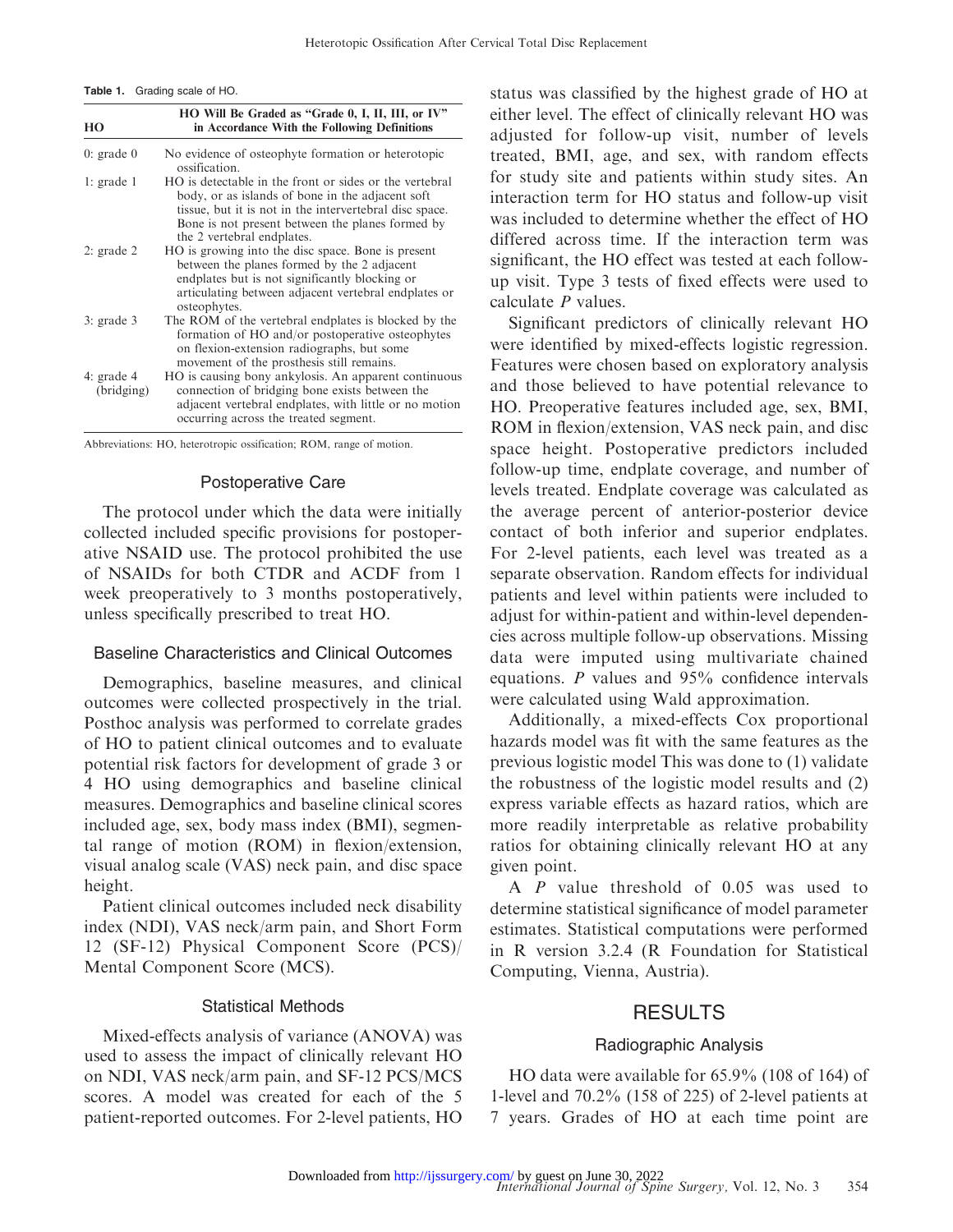

Figure 2. One-level heterotropic ossification by grade.

included as Figures 2, 3, and 4. Two-level HO is presented separately for superior and inferior levels.

One-level clinically relevant HO grades were 28.7%, with 17.6% (grade 3) and 11.1% (grade 4). The nonrelevant HO included 1.9% (grade 0), 2.8% (grade 1), and 66.7% (grade 2). Two-level clinically relevant HO grades were 23.3% superior and 31.7% inferior, with inferior values of 27.0% (grade 3) and 4.7% (grade 4), and superior values of 16.8% (grade 3) and 6.5% (grade 4). The nonrelevant HO for the superior segment included 1.9% (grade 0), 2.6% (grade 1), and 72.3% (grade 2), whereas the inferior segment included 1.4% (grade 0), 2.0% (grade 1), and 64.9% (grade 2). The grades of HO progressed over time, but they slowed after 5 years. From years 5 to 7, only 6.6% of 1-level and 15.2% of 2-level patients experienced a progression of 1 grade or more.

Figure 5 illustrates 2-level HO per patient using the highest grade of HO present. Occurrence of grade 4 HO at 7 years between 1-level (11.1%) and 2-level (10.8%) patients was similar.

ROM at the last measured HO was negatively correlated with HO grade (Figures 6 and 7), confirming grades 3 and 4 HO were associated with

100%



Figure 4. Two-level heterotropic ossification by grade—inferior level.

restricted segment ROM (1-level: Spearman  $\rho =$  $-0.63$ ,  $P < .0001$ ; and 2-level: Spearman  $\rho = -0.53$ ,  $P < .0001$ ).

#### Baseline Characteristics and Clinical Outcomes

Patient baseline characteristics and scores were sorted into clinically relevant and nonrelevant HO present at 7 years (Supplemental Table 1). These results were categorized to evaluate for trends; therefore, statistics were not run on these data.

#### Progression of HO and Clinical Outcomes

Results comparing patients with and without clinically relevant HO are presented in Table 2. Clinically relevant HO had no significant effect for all outcomes, when generalized across time. Interaction between HO and follow-up visit was significant for NDI ( $P = .04$ ) and VAS neck pain ( $P =$ .02), indicating the effect of HO on NDI and VAS neck pain is time dependent and should be analyzed separately at each follow-up period.

For NDI scores, no significant differences between HO groups were observed at early follow-up (12–36 months). At later times (48–84 months), group NDI scores displayed evidence of divergence, with significantly higher scores in the clinically



Figure 3. Two-level heterotropic ossification by grade—superior level.

Figure 5. Two-level heterotropic ossification by grade-by patient.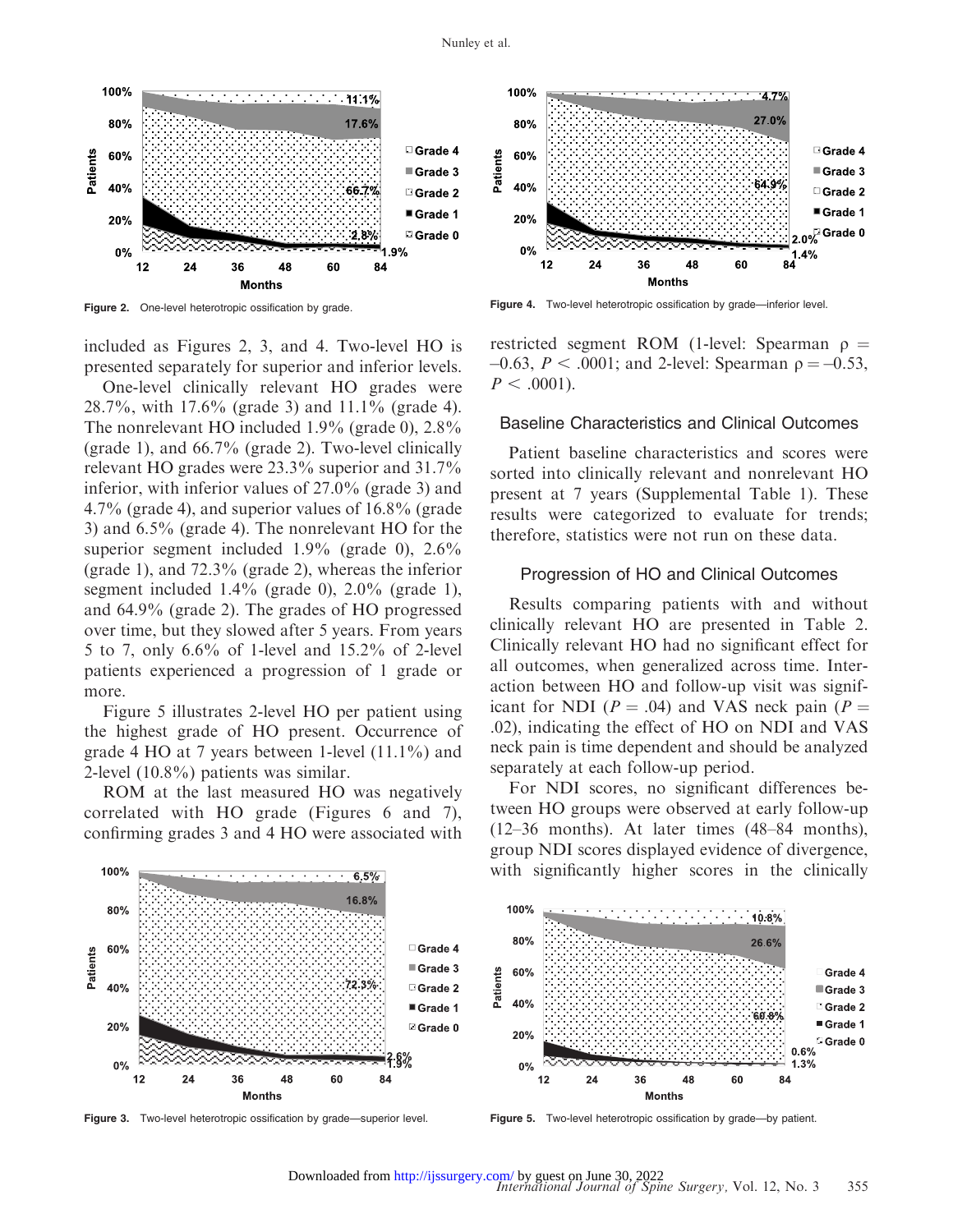

Figure 6. One-level range of motion (ROM) at last follow-up by heterotropic ossification grade.

relevant group (Figure 8 and Table 3). VAS neck pain scores trended higher for the clinically relevant group at later time points, but only month 60 was statistically significant (Figure 9 and Table 3). Sex was a significant effect for NDI, VAS neck/arm pain, and SF-12 PCS scores, with women trending higher pain and function scores.

#### Clinical Predictors of Clinically Relevant HO

Mixed-effects logistic regression was used to identify significant predictor variables for clinically relevant HO development. Table 4 includes the resulting odds ratio (OR) estimates and associated 95% confidence intervals (CIs). Longer follow-up,



Figure 7. Two-level range of motion (ROM) at last follow-up by heterotropic ossification grade.

Table 2. Results from mixed-model ANOVA.

| <b>Outcome</b> | Adjusted<br><b>NCR HO</b> | Adjusted<br>Mean for Mean for<br><b>CR HO</b> | <b>Adjusted Mean</b><br><b>Difference</b><br>$(CR HO - NCR HO)$ <i>P</i> Value |        |  |
|----------------|---------------------------|-----------------------------------------------|--------------------------------------------------------------------------------|--------|--|
| <b>NDI</b>     | 17.9                      | 19.9                                          | 2.0                                                                            | $.13*$ |  |
| VAS neck pain  | 19.2                      | 21.1                                          | 1.9                                                                            | $.28*$ |  |
| VAS arm pain   | 15.1                      | 16.5                                          | 1.4                                                                            | .41    |  |
| SF-12 PCS      | 46.7                      | 45.8                                          | $-0.9$                                                                         | .30    |  |
| SF-12 MCS      | 50.9                      | 50.1                                          | $-0.8$                                                                         | .32    |  |

Abbreviations: NCR, not clinically relevant; CR, clinically relevant; HO, heterotropic ossification; NDI, neck disability index; VAS, visual analog scale; SF-12, Short Form 12; PCS, Physical Component Score; MCS, Mental Component Score.

\*Indicates a significant interaction between the effect of HO and follow-up visit. Because the interaction term is significant, the  $P$  value cannot be readily interpreted. See Table 3 for the effect of HO at each individual time point.

male sex, and higher preoperative VAS neck pain scores demonstrated significantly higher odds of clinically relevant HO. Obesity was associated with higher odds for clinically relevant HO, whereas increasing endplate coverage and 2-level treatment were associated with lower odds of HO; however, these correlations did not reach statistical significance. Preoperative age, ROM, and disc height did not demonstrate a definitive relationship with HO development.

The features from the logistic model were used to fit the mixed-effects Cox proportional hazard model. Cox regression estimates model parameters in terms of hazard ratios, as opposed to logistic regression ORs. Results from the Cox regression (Table 5) largely agreed with the logistic regression analysis. When adjusting for other variables, men were approximately 3 times more likely to develop clinically relevant HO than women ( $P < .0001$ ). Probability of developing HO was inversely related to endplate coverage; that is, a 5% decrease in endplate coverage resulted in 1.3 times higher risk for developing clinically relevant HO ( $P = .004$ ).



Figure 8. Adjusted mean neck disability index (NDI) scores at annual followup visits for patients with clinically relevant and non–clinically relevant hetertropic ossification. Error bars present SEM.  $*P < .05$ . Abbreviations: CR, clinically relevant; NCR, not clinically relevant.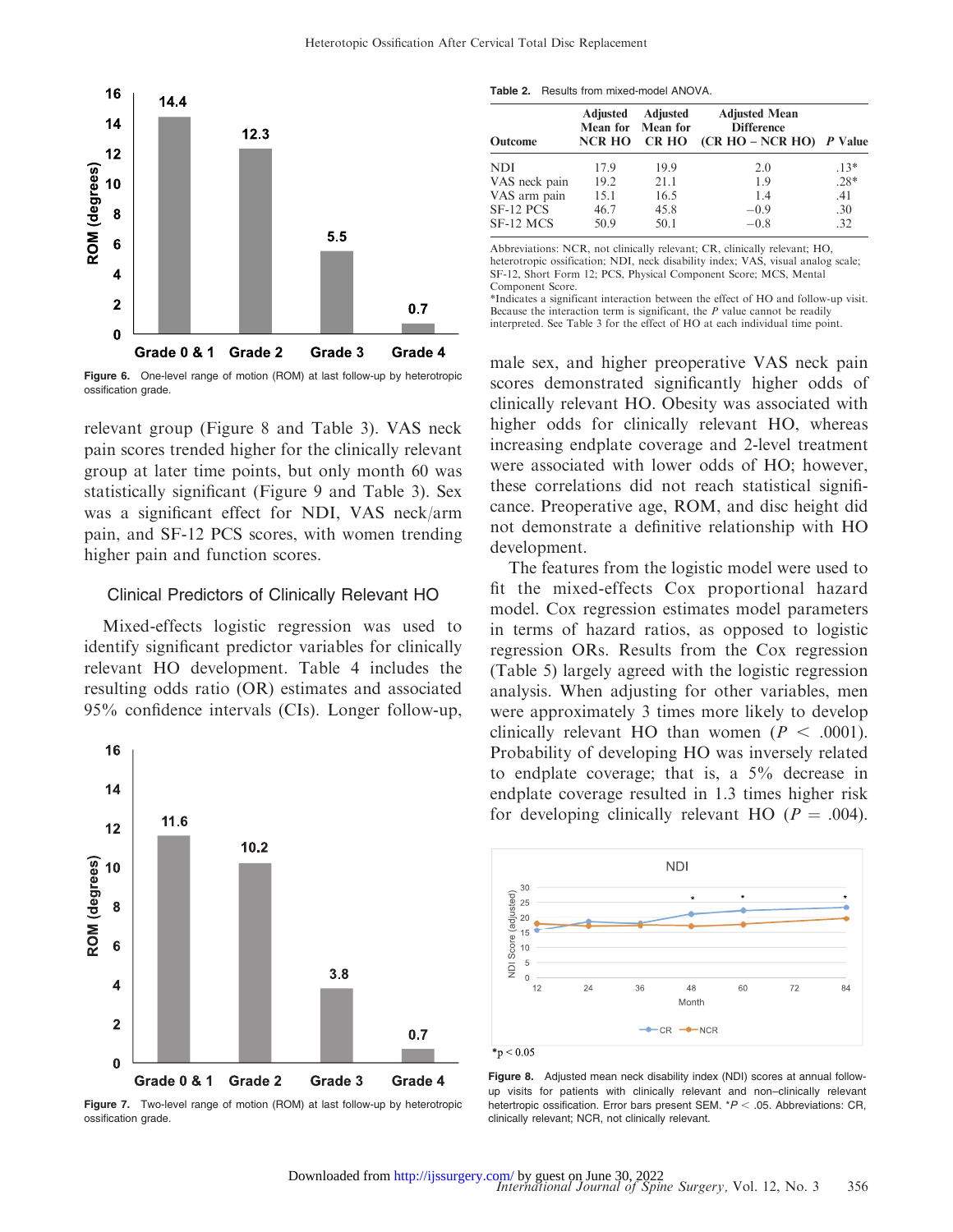| Table 3. Adjusted NDI and VAS neck pain scores by follow-up visit. |  |
|--------------------------------------------------------------------|--|
|--------------------------------------------------------------------|--|

| <b>Month</b> | <b>NDI Score</b> |           |                                        |         | <b>VAS Neck Pain Score</b> |           |                                        |         |
|--------------|------------------|-----------|----------------------------------------|---------|----------------------------|-----------|----------------------------------------|---------|
|              | <b>NCR</b>       | <b>CR</b> | <b>Mean Difference</b><br>$(CR - NCR)$ | P Value | <b>NCR</b>                 | <b>CR</b> | <b>Mean Difference</b><br>$(CR - NCR)$ | P Value |
| 12           | 18.0             | 15.9      | $-2.1$                                 | .40     | 19.9                       | 13.0      | $-6.9$                                 | . 1 1   |
| 24           | 17.3             | 18.6      | 1.3                                    | .47     | 17.7                       | 19.1      | 1.4                                    | .64     |
| 36           | l 7.5            | 18.0      | 0.5                                    | .78     | 19.1                       | 18.6      | $-0.44$                                | .87     |
| 48           | 17.2             | 21.2      | 4.0                                    | .0177   | 18.4                       | 22.9      | 4.5                                    | .09     |
| 60           | 17.8             | 22.2      | 4.4                                    | .0054   | 18.6                       | 26.5      | 7.9                                    | .0019   |
| 84           | 19.7             | 23.3      | 3.6                                    | .0312   | 21.3                       | 26.2      | 4.9                                    | .07     |

Abbreviations: NDI, next disability index; VAS, visual analog scale; NCR, not clinically relevant; CR, clinically relevant.

Number of levels treated was inversely related to HO development with a 2-level patient half as likely to develop clinically relevant HO as a 1-level counterpart ( $P = .012$ ). Preoperative VAS neck pain was also related to HO development, with a 30 point increase on the VAS neck pain scale resulting in 1.6 times higher risk ( $P = .008$ ). Obesity was a significant predictor, with obese patients being 3 times more likely to develop HO  $(P = .048)$ Preoperative age, ROM, and disc height were not significant predictors of clinically relevant HO.

#### **DISCUSSION**

Understanding potential risk factors for developing HO is critical to assisting surgeons with proper patient selection. The ability to accurately predict long-term patient outcomes would be an invaluable tool. For this analysis, we used multiple modeling techniques to validate the consistency of the results and to determine the most accurate model for future analyses.

This study constitutes the largest published single-source results of HO following CTDR surgery, and it includes 1- and 2-level patient



Figure 9. Adjusted mean visual analog scale (VAS) neck pain scores at annual follow-up visits for patients with clinically relevant (CR) and not clinically relevant (NCR) heterotropic ossification. Error bars present SEM.  $*P < .05$ .

cohorts with radiographic HO data. Radiographic HO data, sometimes viewed as a limitation, was valuable for comparison across multiple studies and devices. Also, in 2011 Tu et  $al^{30}$  published a study that graded HO using CT and plain radiograph in 36 patients. They reported that radiographs had 80% sensitivity and 88.89% specificity in HO detection. Agreement between the CT grading and radiographic grading had an intraclass correlation coefficient of 0.822 (95% CI, 0.710–0.894,  $P \leq$ .001). Grades 3 and 4 were the same when graded by CT and radiograph.

Radiographic reported grade 4 HO per patient (1 level, 11.1%; and 2-level, 10.8%) was similar to HO reported in the literature, although long-term follow-up is not available in all other studies. Multiple meta-analyses and individual device reports have been published on CTDR HO, with minimum 2-year follow-up. Grades of HO using the original McAfee scale include a broad range: grade 0, 12.0%–92.3%; grade 1, 0%–37.4%; grade 2, 2.6%–35.5%; grade 3, 0%–45.0%; grade 4, 0.4%– 22.2%.<sup>20–22</sup> A review by Kang et  $a^{23}$  included a pooled incidence across multiple studies of 27.7% grade 3 and 7.8% grade 4 HO.

Yi et  $al^{19}$  published a study on HO across multiple CTDR devices. The rates of HO are high, but the study does not differentiate the severity of

| 95% CI,<br>LB, UB<br>P Value<br><b>OR</b> |              |         |  |  |  |
|-------------------------------------------|--------------|---------|--|--|--|
| 1.02                                      | 0.95, 1.1    | .57     |  |  |  |
| 2.59                                      | 2.3, 2.9     | < .0001 |  |  |  |
| 12.66                                     | 3.30, 48.6   | .0002   |  |  |  |
| 2.68                                      | 0.72, 10.0   | .14     |  |  |  |
| 0.96                                      | 0.89, 1.04   | .31     |  |  |  |
| 0.28                                      | 0.08, 1.03   | .06     |  |  |  |
| 0.95                                      | 0.85, 1.06   | .37     |  |  |  |
| 1.03                                      | 1.0002, 1.06 | .048    |  |  |  |
| 1.17                                      | 0.61, 2.23   | .64     |  |  |  |
|                                           |              |         |  |  |  |

Abbreviations: LB, lower bound; UB, upper bound; BMI, body mass index; ROM, range of motion; VAS, visual analog scale.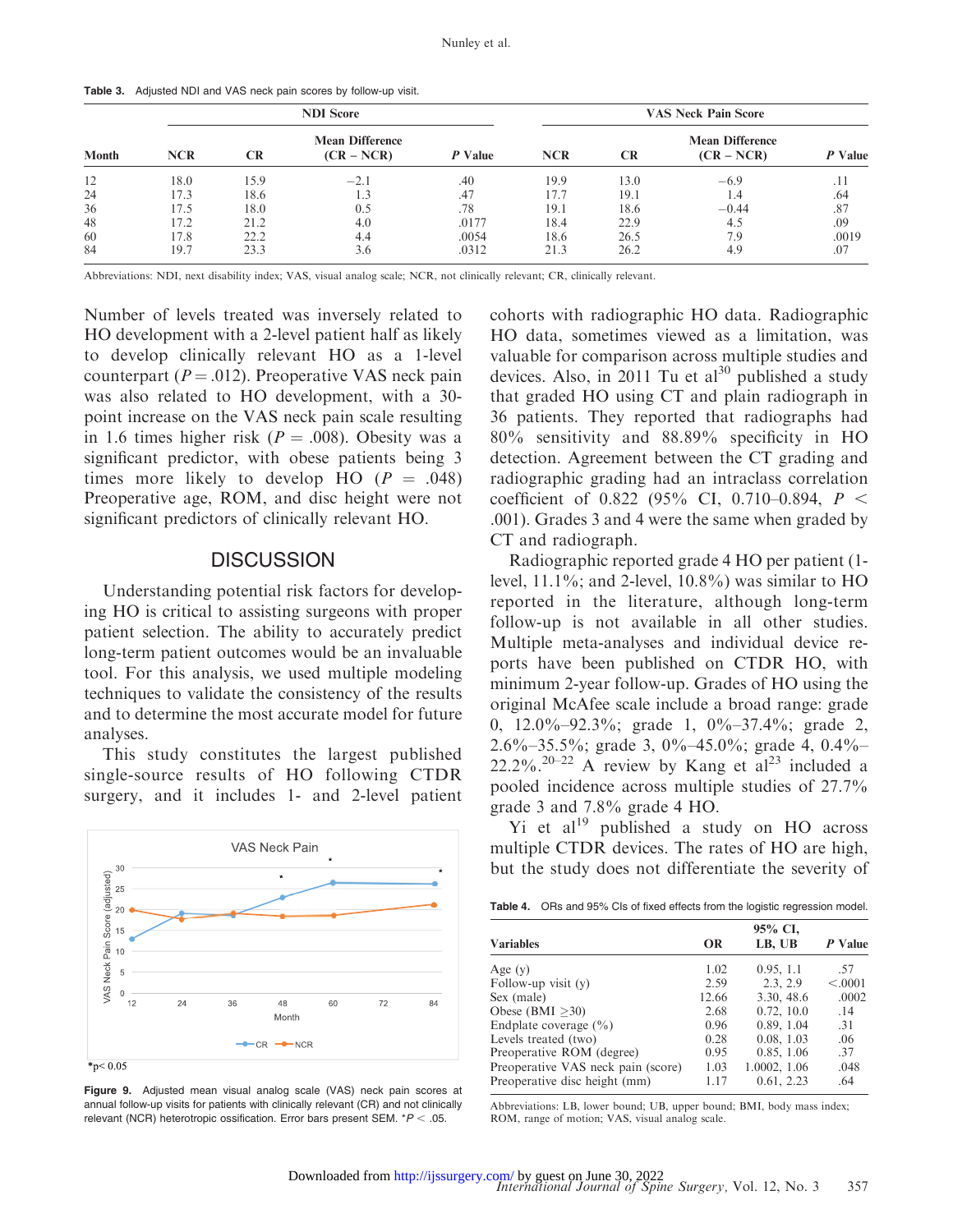Table 5. Hazard ratios and 95% CIs of fixed effects from the Cox model.

| <b>Variables</b>                   | <b>Hazard</b><br>Ratio | 95% CI,<br>LB, UB | P Value |
|------------------------------------|------------------------|-------------------|---------|
| Age (year)                         | 1.02                   | 0.99, 1.05        | 27      |
| Gender (male)                      | 2.95                   | 1.73, 5.06        | < .0001 |
| Obese (BMI $>$ 30)                 | 1.68                   | 1.004, 2.81       | .048    |
| Endplate coverage $(\% )$          | 0.95                   | 0.91, 0.98        | .004    |
| Levels treated (two)               | 0.51                   | 0.30, 0.86        | .012    |
| Preoperative ROM (degree)          | 0.95                   | 0.90, 1.01        | .08     |
| Preoperative VAS neck pain (score) | 1.02                   | 1.004, 1.03       | .008    |
| Preoperative disc height (mm)      | 1.15                   | 0.86, 1.53        | .35     |

Abbreviations: LB, lower bound; UB, upper bound; BMI, body mass index; ROM, range of motion; VAS, visual analog scale.

HO nor does it define clinical impacts.<sup>19</sup> There are other studies that either do not use the McAfee scale, or do not report individual HO grades; these studies are not discussed in our report.<sup>33-35</sup>

The limited long-term data available include 10 year follow-up of the Bryan cervical disc in China. The study included 42 patients with 10-year followup; HO rates using the McAfee and Mehren scale were 2.4% grade 2, 33.3% grade 3, and 33.3% grade 4 HO. $^{36}$ 

Using a modified McAfee scale, Suchomel et al<sup>37</sup> reported on 54 patients treated with ProDisc-C.<sup>22,37</sup> At 4-year follow-up, 50 patients, with 60 implants, had HO rates of 37% for grades 0–2, 45% for grade 3, and 18% for grade 4. The authors believed these HO rates were higher than anticipated, and they offer no statistical analysis of potential predictors or impact on clinical outcomes. However, the limited sample size would restrict a robust analysis of this nature.

Although not all US investigational device exemption studies report HO in the literature, the rates that are reported are on the lower end when compared to other studies.

Although rates of HO vary, HO is a result of CTDR surgery, so we sought to gain a better understanding of potential predictors of HO development and its impact on outcomes. Published studies that analyzed outcomes have shown that clinically relevant HO does not impact clinical outcomes, but the statistical methods have been less sophisticated than this study.<sup>20,38</sup> The use of a mixed-effects ANOVA to evaluate outcomes was important because it allowed the effect of clinically relevant HO to be adjusted for imbalances in covariates, such as BMI and sex, and allowed us to model HO effects over time. Time is a natural confounder for HO on pain and function scores, because as time progresses, HO rates increase, and with time we witness a rise in patient outcome scores. Although significance was found for NDI (2

points) and VAS neck pain (1.9 points) at later time points, the differences did not reach clinical significance.<sup>39</sup> Effects of clinically relevant HO on patient outcomes remains unclear, although this analysis is the first to use modeling methodology to explore these relationships.

In conjunction with understanding the effects of clinically relevant HO on outcomes, it is important to determine possible predictors of clinically relevant HO. The mixed-effects logistic regression, using ORs, identified male sex and higher preoperative VAS scores as significant predictors of clinically relevant HO. Nonsignificant predictors included obesity, endplate coverage, and number of levels treated. Our analysis did not include the use of NSAIDs as a variable in the risk factor analysis, because NSAID use was prohibited by the protocol. Previous studies in arthroplasty, specifically hip arthroplasty, have shown that anti-inflammatory drugs reduce HO. The reason is unclear, but it is hypothesized to be an inhibition of the formation of prostaglandins, which activate local bone growth following trauma.40 Although hip HO was shown to be reduced with anti-inflammatory use, the mechanism is not fully understood, and the HO etiology appears different between lateral and central regions. $41$ 

Conducting the first in-depth analysis of HO, we endeavored to understand the various models of analysis and the consistency of findings. The mixedeffects Cox proportional hazard model presents an advantage by estimating hazard ratios, which are direct probability ratios of developing clinically relevant HO of one group compared to another, at any given time. Results of the Cox model were similar to the logistic regression analysis, corroborating significance for male sex and preoperative VAS. Although both models found a correlation between endplate coverage and number of levels treated, only the Cox model produced a strong enough correlation to reach statistical significance. These results pose interesting relationships between HO and predictor variables, but the mechanisms contributing to these relationships are unknown and require further analysis.

Leung et  $al^{16}$  published results of an observational study of the European Bryan disc. Ninety patients completed 12-month postoperative radiographs, with 17.8% experiencing HO; 6.7% were grade 3 or 4. Leung and his coauthors found that male and older patients were at statistically signif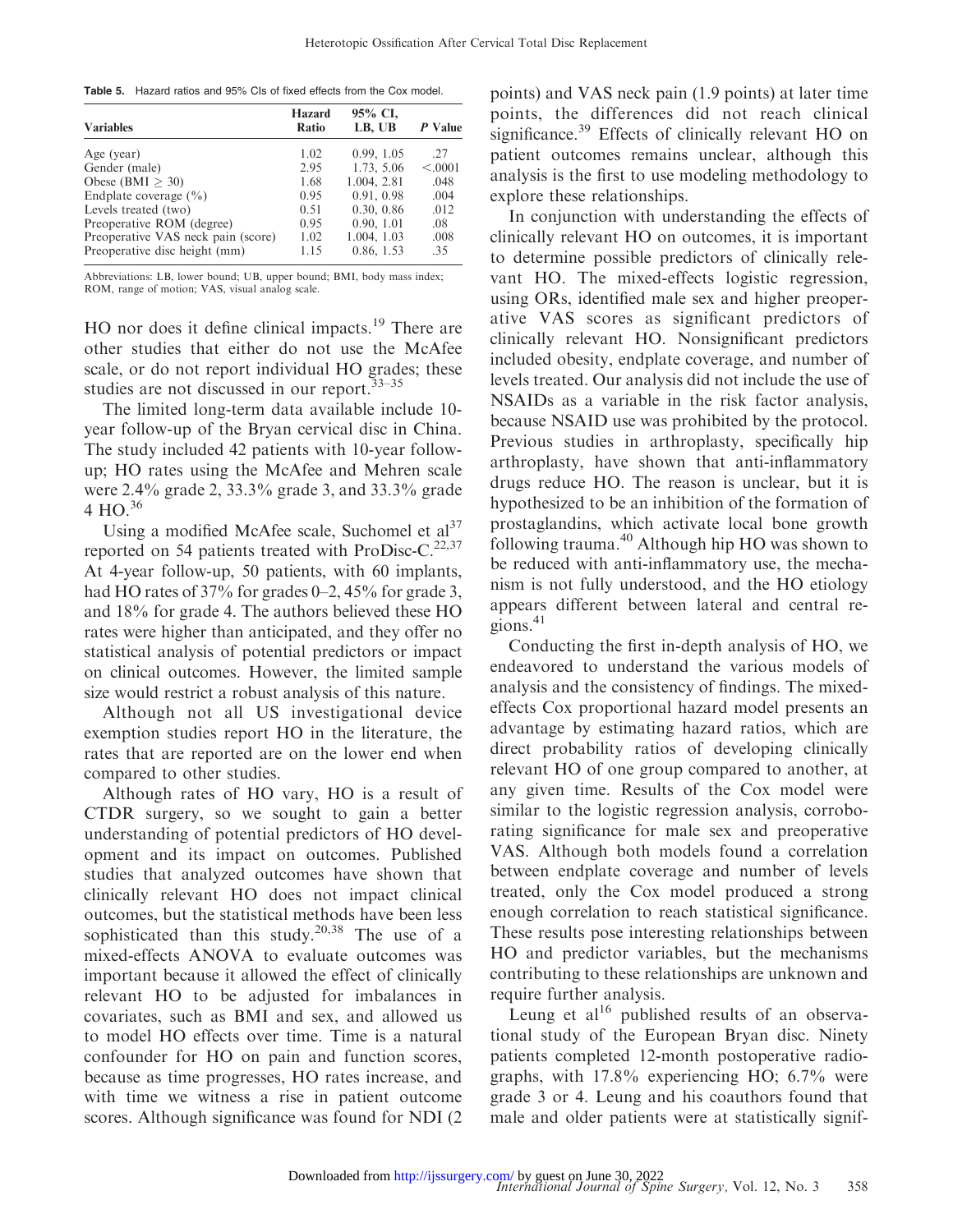icant higher risk of clinically relevant HO. This appears as the first publication to study HO in the cervical spine similarly to previous reports on HO in total joint replacement. $24,25$ 

Wu et al<sup>26,27</sup> did not grade the severity of HO present, but they found that significantly more HO was present in 2-level cases using the Bryan disc. Because the specific grades of HO were not reported, it is difficult to discern the differences when compared with this analysis. Chang et  $al^{28}$ analyzed and reported on patients receiving CTDR at C3–C4 versus other cervical levels. Although they found C3–C4 had significantly more and higher grades of HO, the C3–C4 group also had a larger percentage of male patients.<sup>28</sup> Male sex appears in multiple studies as a predictor of higher HO rates, although no study to date has offered an explanation for this.<sup>18,29</sup> Other studies have found that sex did not impact HO. Tu et al<sup>30</sup> found a 1.9% rate of grade 4 HO in 36 patients treated with the Bryan disc, with no differences between sex. However, the average follow-up was less than 24 months and the small patient population would make it difficult to detect differences.<sup>30</sup> Ganbat et al<sup>31</sup> performed 3dimensional finite element analysis on HO. When subjected to compressive force, the area of the vertebral body uncovered by the implant footprint had the most HO formation. This is consistent with our finding that more implant endplate coverage reduces the odds of HO. Radiographically, this study did not evaluate the presence or severity of preoperative osteophytes, which has also been linked to HO development.<sup>29</sup>

In exploratory analysis we found relationships between sex, BMI, pain, and endplate coverage. These relations stress the importance of analyzing predictors for HO in a multivariate context, as we have done here, because these features potentially confound each other's effect on HO. Although this is the first in-depth analysis of level 1 evidence data on HO, this study has limitations. The analysis was performed posthoc, and the issue could be further studied in prospectively planned studies with preplanned statistical analysis. The findings here are limited for clinical decision-making, because we cannot yet make causal inferences. The rates of HO were shown to progress over time, warranting further research into the relationship of HO and inflammatory response. Because the use of NSAIDs was prohibited by the IDE protocol, the effect on HO rate here is unknown.

There remains a paucity of literature analyzing potential surgical technique and implant-specific causes of HO following CTDR surgery. Further analysis needs to be conducted to understand the significance and relationship between each of these possible predictors, and other potential predictors, such as adjacent-level degeneration, sagittal alignment, and operative levels.

Although spine surgeons have traditionally referred to HO as clinically relevant and nonrelevant, this nomenclature appears to be founded on ROM and not impact on clinical outcomes. Based on this analysis, the largest to date, it seems clear that HO terminology should be more accurately defined as motion-restricting and non–motion-restricting.

#### **REFERENCES**

1. Hilibrand AS, Carlson GD, Palumbo MA, Jones PK, Bohlman HH. Radiculopathy and myelopathy at segments adjacent to the site of a previous anterior cervical arthrodesis. J Bone Joint Surg Am. 1999;81(4):519–528.

2. Hsu W. The rationale for cervical disc arthroplasty. Tech Orthop. 2010;25(2):84–87.

3. Pracyk JB, Traynelis VC. Treatment of the painful motion segment: cervical arthroplasty. Spine (Phila Pa 1976). 2005;30(16 suppl):S23–S32.

4. Robertson JT, Papadopoulos SM, Traynelis VC. Assessment of adjacent-segment disease in patients treated with cervical fusion or arthroplasty: a prospective 2-year study. J Neurosurg Spine. 2005;3(6):417–423.

5. Coric D. ISASS policy statement–cervical artificial disc. Int J Spine Surg. 2014;8.

6. Coric D, Kim PK, Clemente JD, Boltes MO, Nussbaum M, James S. Prospective randomized study of cervical arthroplasty and anterior cervical discectomy and fusion with long-term follow-up: results in 74 patients from a single site. J Neurosurg Spine. 2013;18(1):36–42.

7. Coric D, Nunley PD, Guyer RD, et al. Prospective, randomized, multicenter study of cervical arthroplasty: 269 patients from the Kineflex $|C|$  artificial disc investigational device exemption study with a minimum 2-year follow-up: clinical article. J Neurosurg Spine. 2011;15(4):348–358.

8. Coric D, Cassis J, Carew JD, Boltes MO. Prospective study of cervical arthroplasty in 98 patients involved in 1 of 3 separate investigational device exemption studies from a single investigational site with a minimum 2-year follow-up: clinical article. J Neurosurg Spine. 2010;13(6):715–721.

9. Coric D, Finger F, Boltes P. Prospective randomized controlled study of the Bryan Cervical Disc: early clinical results from a single investigational site. J Neurosurg Spine. 2006;4(1):31–35.

10. Zigler JE, Delamarter R, Murrey D, Spivak J, Janssen M. ProDisc-C and anterior cervical discectomy and fusion as surgical treatment for single-level cervical symptomatic degenerative disc disease: five-year results of a Food and Drug Administration study. Spine (Phila Pa 1976). 2013;38(3):203– 209.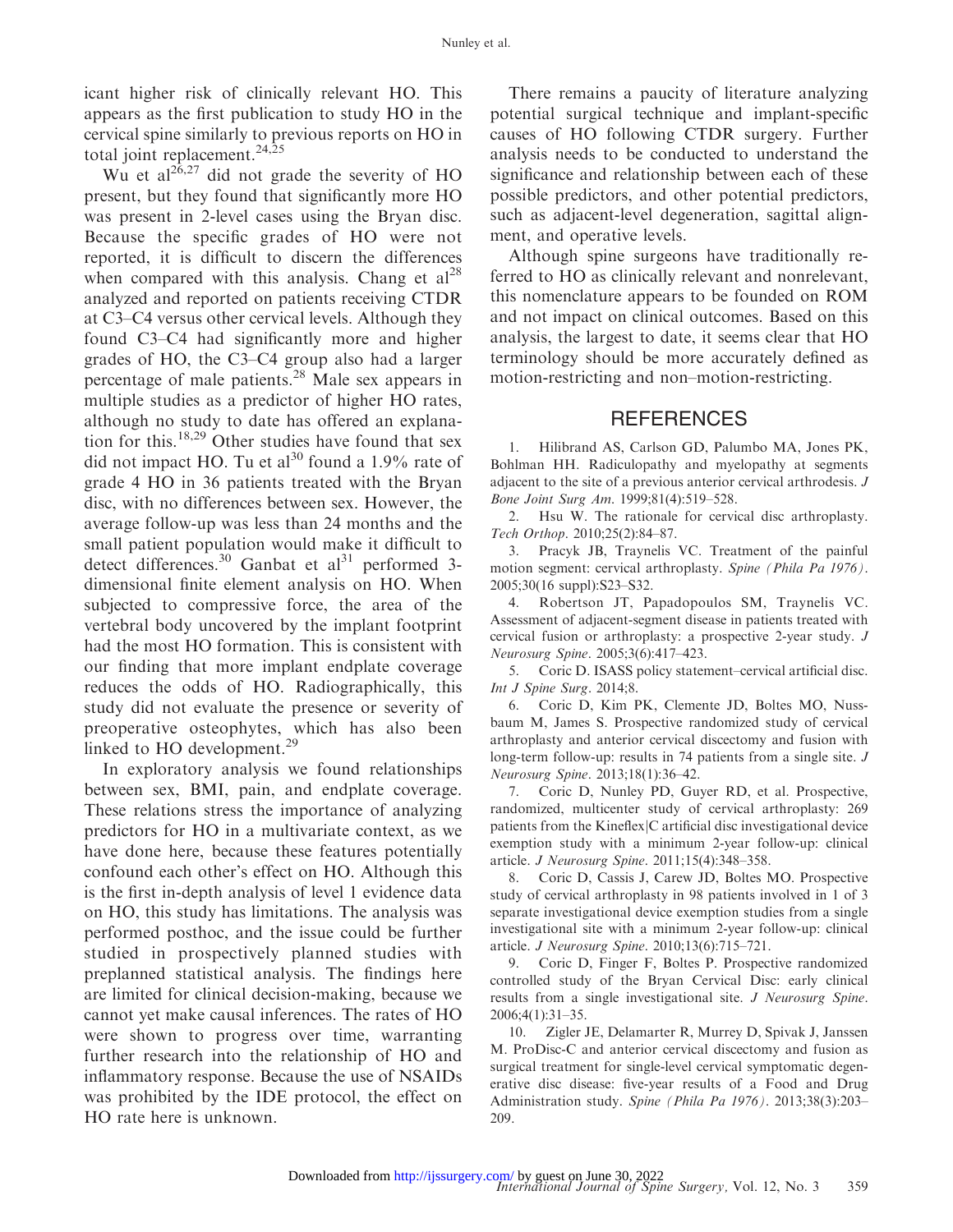11. Delamarter RB, Murrey D, Janssen ME, et al. Results at 24 months from the prospective, randomized, multicenter Investigational Device Exemption trial of ProDisc-C versus anterior cervical discectomy and fusion with 4-year follow-up and continued access patients. SAS J. 2010;4(4):122–128.

12. Hisey MS, Bae HW, Davis RJ, Gaede S, Hoffman G, Kim KD, et al. Prospective, randomized comparison of cervical total disk replacement versus anterior cervical fusion: results at 48 months follow-up. J Spinal Disord Tech. 2015;28(4):E237– E243.

13. Hisey MS, Bae HW, Davis R, et al. Multi-center, prospective, randomized, controlled investigational device exemption clinical trial comparing Mobi-C Cervical Artificial Disc to anterior discectomy and fusion in the treatment of symptomatic degenerative disc disease in the cervical spine. *Int* J Spine Surg. 2014;8.

14. Davis RJ, Nunley PD, Kim KD, et al. Two-level total disc replacement with Mobi-C cervical artificial disc versus anterior discectomy and fusion: a prospective, randomized, controlled multicenter clinical trial with 4-year follow-up results. J Neurosurg Spine. 2015;22(1):15–25.

15. Davis RJ, Kim KD, Hisey MS, et al. Cervical total disc replacement with the Mobi-C cervical artificial disc compared with anterior discectomy and fusion for treatment of 2-level symptomatic degenerative disc disease: a prospective, randomized, controlled multicenter clinical trial: clinical article. J Neurosurg Spine. 2013;19(5):532–545.

16. Leung C, Casey AT, Goffin J, et al. Clinical significance of heterotopic ossification in cervical disc replacement: a prospective multicenter clinical trial. Neurosurgery. 2005;57(4):759–763; discussion 763.

17. Yi S, Oh J, Choi G, et al. The fate of heterotopic ossification associated with cervical artificial disc replacement. Spine (Phila Pa 1976). 2014;39(25):2078–2083.

18. Yi S, Shin DA, Kim KN, et al. The predisposing factors for the heterotopic ossification after cervical artificial disc replacement. Spine J. 2013;13(9):1048–1054.

19. Yi S, Kim KN, Yang MS, et al. Difference in occurrence of heterotopic ossification according to prosthesis type in the cervical artificial disc replacement. Spine (Phila Pa 1976). 2010;35(16):1556–1561.

20. Zhou HH, Qu Y, Dong RP, Kang MY, Zhao JW. Does heterotopic ossification affect the outcomes of cervical total disc replacement?: a meta-analysis. Spine (Phila Pa 1976). 2015;40(6):E332–E340.

21. Meisel HJ, Jurák L, Antinheimo J, et al. Four-year results of a prospective single-arm study on 200 semiconstrained total cervical disc prostheses: clinical and radiographic outcome. J Neurosurg Spine. 2016;25(5):556–565.

22. Mehren C, Suchomel P, Grochulla F, et al. Heterotopic ossification in total cervical artificial disc replacement. Spine (Phila Pa 1976). 2006;31(24):2802–2806.

23. Kang J, Shi C, Gu Y, Yang C, Gao R. Factors that may affect outcome in cervical artificial disc replacement: a systematic review. Eur Spine J. 2015;24(9):2023–2032.

24. Ahrengart L, Lindgren U. Heterotopic bone after hip arthroplasty: defining the patient at risk. Clin Orthop Relat Res. 1993(293):153–159.

25. Pedersen NW, Kristensen SS, Schmidt SA, Pedersen P, Kjaersgaard-Andersen P. Factors associated with heterotopic bone formation following total hip replacement. Arch Orthop Trauma Surg. 1989;108(2):92–95.

26. Wu JC, Huang WC, Tu TH, et al. Differences between soft-disc herniation and spondylosis in cervical arthroplasty: CT-documented heterotopic ossification with minimum 2 years of follow-up. J Neurosurg Spine. 2012;16(2):163–171.

27. Wu JC, Huang WC, Tsai TY, et al. Multilevel arthroplasty for cervical spondylosis: more heterotopic ossification at 3 years of follow-up. Spine (Phila Pa 1976). 2012;37(20):E1251–E1259.

28. Chang PY, Chang HK, Wu JC, et al. Differences between C3-4 and other subaxial levels of cervical disc arthroplasty: more heterotopic ossification at the 5-year follow-up. J Neurosurg Spine. 2016;24(5):752–759.

29. Jin YJ, Park SB, Kim MJ, Kim KJ, Kim HJ. An analysis of heterotopic ossification in cervical disc arthroplasty: a novel morphologic classification of an ossified mass. Spine J. 2013;13(4):408–420.

30. Tu TH, Wu JC, Huang WC, et al. Heterotopic ossification after cervical total disc replacement: determination by CT and effects on clinical outcomes. J Neurosurg Spine. 2011;14(4):457–465.

31. Ganbat D, Kim YH, Kim K, Jin YJ, Park WM. Effect of mechanical loading on heterotopic ossification in cervical total disc replacement: a three-dimensional finite element analysis. Biomech Model Mechanobiol. 2016;15(5):1191–1199.

32. McAfee PC, Cunningham BW, Devine J, Williams E, Yu-Yahiro J. Classification of heterotopic ossification (HO) in artificial disk replacement. J Spinal Disord Tech. 2003;16(4):384– 389.

33. Park JH, Rhim SC, Roh SW. Mid-term follow-up of clinical and radiologic outcomes in cervical total disk replacement (Mobi-C): incidence of heterotopic ossification and risk factors. J Spinal Disord Tech. 2013;26(3):141–145.

34. Wagner SC, Formby PM, Kang DG, et al. Persistent axial neck pain after cervical disc arthroplasty: a radiographic analysis. Spine J. 2016;16(7):851–856.

35. Chen J, Wang X, Bai W, Shen X, Yuan W. Prevalence of heterotopic ossification after cervical total disc arthroplasty: a meta-analysis. Eur Spine J. 2012;21(4):674–680.

36. Zhao Y, Zhang Y, Sun Y, Pan S, Zhou F, Liu Z. Application of cervical arthroplasty with Bryan cervical disc: 10-year follow-up results in China. Spine (Phila Pa 1976). 2016;41(2):111–115.

37. Suchomel P, Jurák L, Benes V, Brabec R, Bradác O, Elgawhary S. Clinical results and development of heterotopic ossification in total cervical disc replacement during a 4-year follow-up. Eur Spine J. 2010;19(2):307–315.

38. Wu JC, Huang WC, Tsai HW, et al. Differences between 1- and 2-level cervical arthroplasty: more heterotopic ossification in 2-level disc replacement: clinical article. J Neurosurg Spine. 2012;16(6):594–600.

39. Copay AG, Subach BR, Glassman SD, Polly DW, Schuler TC. Understanding the minimum clinically important difference: a review of concepts and methods. Spine J. 2007;7(5):541–546.

40. Kraft CT, Agarwal S, Ranganathan K, et al. Traumainduced heterotopic bone formation and the role of the immune system: a review. J Trauma Acute Care Surg. 2016;80(1):156– 165.

41. Kjaersgaard-Andersen P, Schmidt SA. Total hip